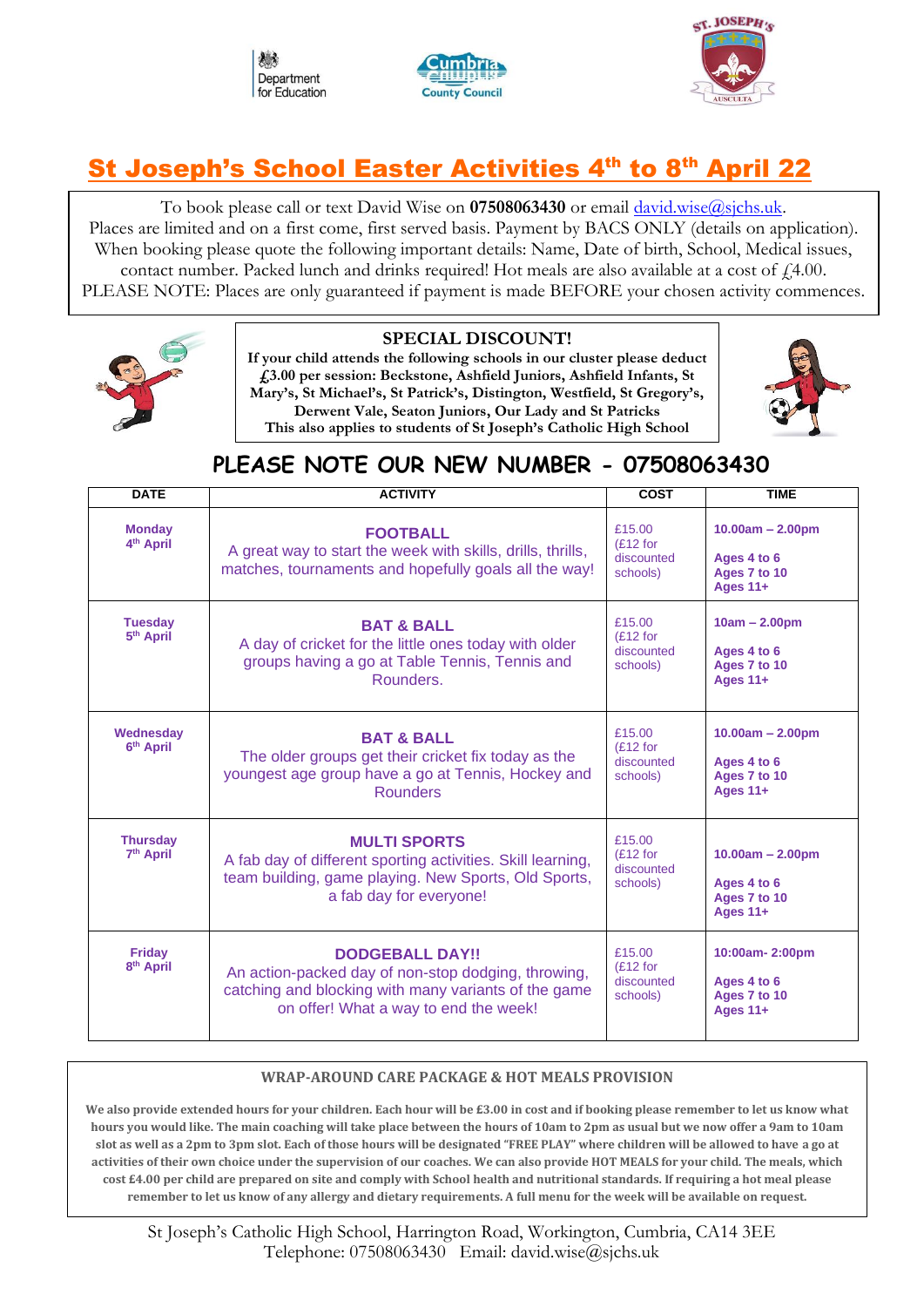





### **AT THE MOVIES WITH MISS ZOE!!**

Performing Arts legend Miss Zoe has a full week of amazing activities for you and places will be going fast so please take a look and get your bookings in for what looks like a very high energy 5 days of dancing, singing and acting to your favourite musicals and movies! All of the activities below have fancy dress as entirely optional.

| <b>DATE</b>                                          | <b>ACTIVITY</b>                                                                                                                                                                                        | COST                                            | <b>TIME</b>                        |  |
|------------------------------------------------------|--------------------------------------------------------------------------------------------------------------------------------------------------------------------------------------------------------|-------------------------------------------------|------------------------------------|--|
| Monday 4 <sup>th</sup> April<br>(Ages 4 to 11)       | <b>ENCANTO!</b><br>Join Mirabel and the Madrigals of Colombia as they battle<br>to save their magical powers. A fab day of music and<br>dance routines!                                                | £15.00<br>$(E12)$ for<br>discounted<br>schools) | $10.00am - 2.00pm$<br>Ages 4 to 11 |  |
| Tuesday 5 <sup>th</sup> April<br>(Ages 7 to 11)      | <b>HARRY POTTER!</b><br>Wow! A wonderful Wizarding Day of magic, spells, fantasy<br>and adventure with Harry, Ron, Hermoine and the gang!                                                              | £15.00<br>(E12 for<br>discounted<br>schools)    | $10.00am - 2.00pm$<br>Ages 7 to 11 |  |
| Wednesday 6 <sup>th</sup><br>April<br>(Ages 6 to 11) | <b>MARVELLOUS!!!!</b><br>Spiderman, Hulk, Captain America, Iron Man, Wasp, Ant<br>Man, Black Widowthe list goes on and on!<br>A day of all things Marvel and then some!!                               | £15.00<br>$(E12)$ for<br>discounted<br>schools) | $10.00am - 2.00pm$<br>Ages 6 to 11 |  |
| Thursday 7 <sup>th</sup> April<br>(Ages 4 to 11)     | <b>SING 2!</b><br>The smash hit family musical comes to town! Join Buster<br>Moon and his friends for an amazing day of fantastic song<br>and dance!                                                   | £15.00<br>(E12 for<br>discounted<br>schools)    | $10.00am - 2.00pm$<br>Ages 4-11    |  |
| Friday 8 <sup>th</sup> April<br>(Ages 4 to 8)        | <b>FROZEN!</b><br>No introduction needed here so come and join Anna,<br>Elsa, Kristoff and Olaf as our week of magical visits to the<br>world of fantasy comes to a close in the best way<br>possible! | £15.00<br>(E12 for<br>discounted<br>schools)    | $10.00am - 2.00pm$<br>Ages 4 to 8  |  |

St Joseph's School are proud to be supporting the Cumbria County Council Holiday Activity and Food Programme (HAF) which provides fully funded positive activities and a hot meal for young people who are on free school meals or other vulnerable groups and we have 80 places available for our week-long activities. To check if your child is eligible for this programme please click on the link below.

<https://cumbria-risk.oncreate.app/w/webpage/holidayactivities>